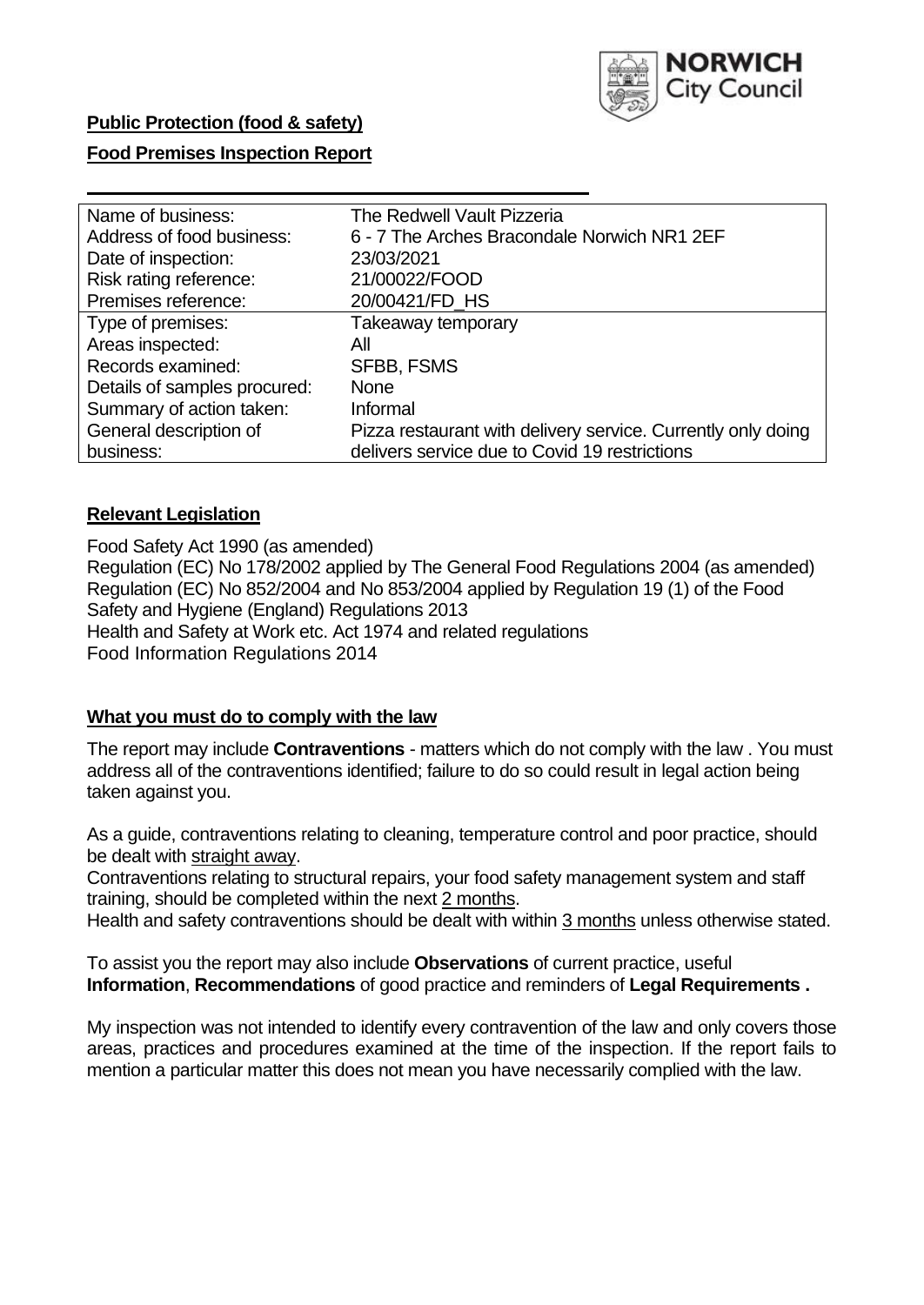# **FOOD SAFETY**

### **How we calculate your Food Hygiene Rating:**

 The food safety section has been divided into the three areas which you are scored against for the hygiene rating: 1. food hygiene and safety procedures, 2. structural requirements and 3. confidence in management/control procedures. Each section begins with a summary of what was observed and the score you have been given. Details of how these scores combine to produce your overall food hygiene rating are shown in the table.

| <b>Compliance Area</b>                     |          |    |           | <b>You Score</b> |                |    |           |    |          |  |  |
|--------------------------------------------|----------|----|-----------|------------------|----------------|----|-----------|----|----------|--|--|
| Food Hygiene and Safety                    |          |    | 0         | 5.               | 10             | 15 | 20        | 25 |          |  |  |
| <b>Structure and Cleaning</b>              |          |    | $\Omega$  | 5                | 10             | 15 | 20        | 25 |          |  |  |
| Confidence in management & control systems |          |    | $\Omega$  | 5                | 10             | 15 | 20        | 30 |          |  |  |
|                                            |          |    |           |                  |                |    |           |    |          |  |  |
| <b>Your Total score</b>                    | $0 - 15$ | 20 | $25 - 30$ |                  | $35 - 40$      |    | $45 - 50$ |    | > 50     |  |  |
| Your Worst score                           | 5        | 10 | 10        |                  | 15             |    | 20        |    |          |  |  |
|                                            |          |    |           |                  |                |    |           |    |          |  |  |
| <b>Your Rating is</b>                      | 5        | 4  | 3         |                  | $\overline{2}$ |    |           |    | $\Omega$ |  |  |

Your Food Hygiene Rating is 5 - a very good standard

000005

# **1. Food Hygiene and Safety**

 You have a good track record. There are some minor contraventions which require your attention.Your records are appropriate and generally maintained. Your staff are suitably supervised and trained. **(Score 0)** 

## Contamination risks

**Observation** I was pleased to see you were able to demonstrate effective controls to prevent cross-contamination.

### Hand-washing

**Observation** I was pleased to see hand washing was well managed.

#### Personal Hygiene

**Observation** I was pleased to see that standards of personal hygiene were high.

# **2. Structure and Cleaning**